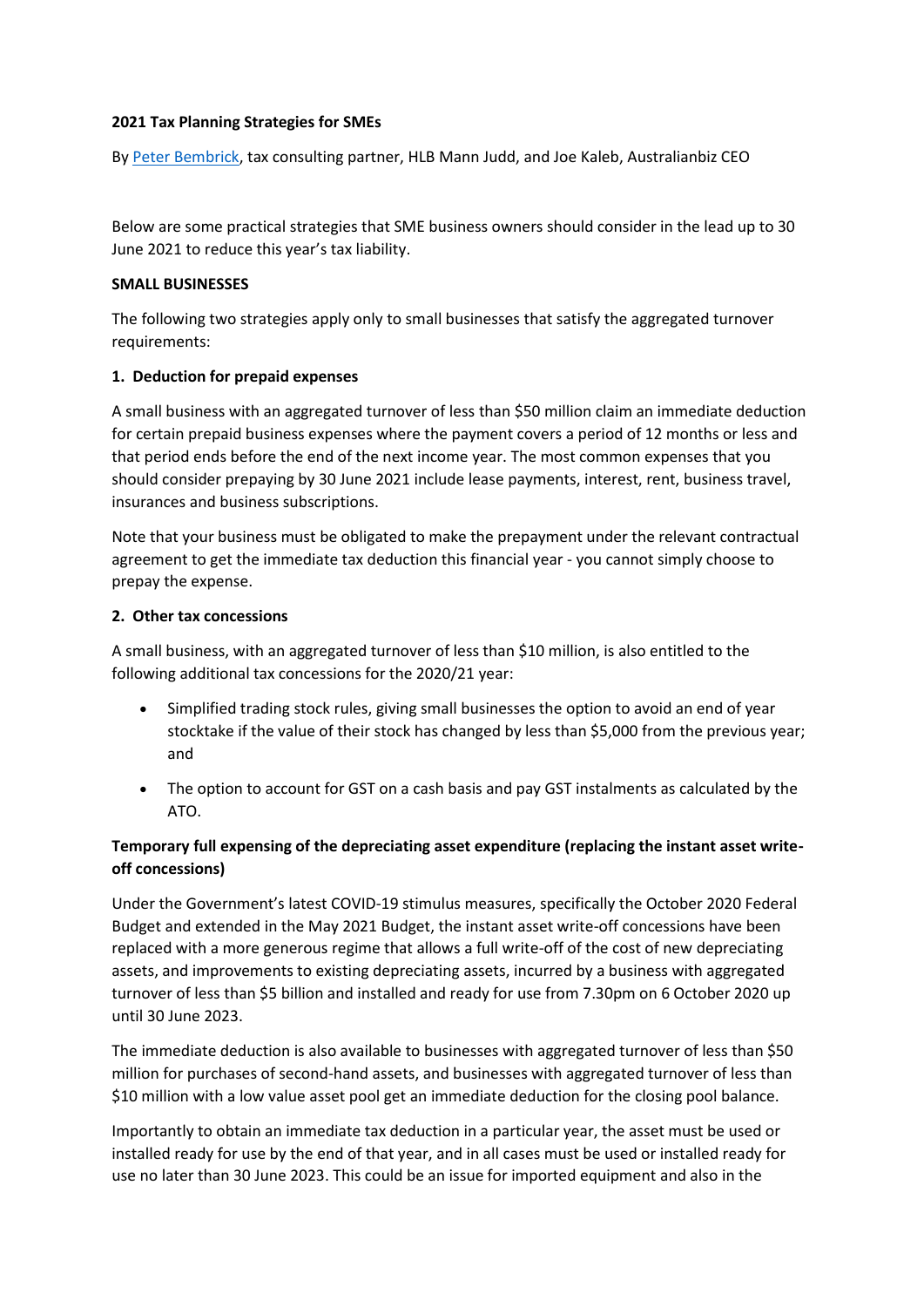domestic context where Australian suppliers are COVID-19 impacted or transport companies are having difficulty keeping up with the demand for deliveries.

## **Scrap obsolete equipment**

If obsolete plant and equipment is sitting on your depreciation schedule, it should be scrapped and written off by 30 June 2021 to generate an additional tax deduction.

If your business is classified as a small business and assets were allocated to a small business pool, as noted above if you choose to apply temporary full expensing, then the balance of your small business pool will be written off at the end of the income year, otherwise you would continue to claim one deduction for the pool of assets - you cannot separately write-off individual assets in the pool.

## **Loss carry back concession for companies**

Another concession introduced in the October 2020 Federal Budget and extended for a further 12 months in the May 2021 Budget, this concession allows a company (i.e. not available to partnerships, trusts or individuals) to "carry back" tax losses incurred in any of the 2020, 2021, 2022 and 2023 years to an earlier year as far back as 2019. A refund could be claimed on lodgement of tax returns from the 2021 year onwards, representing the tax saving that would have arisen if the tax loss had been available to claim in the earlier year.

## **Claiming concessional superannuation contributions**

The maximum concessional superannuation contribution limit is \$25,000 for all individuals. Note that employer super guarantee contributions and salary sacrifice contributions are included in the cap.

Where a concessional contribution is made which exceeds these amounts, the excess is taxed at your marginal rate, less a 15% tax offset for the tax already paid by the super fund on the excess contribution.

If you are making a personal superannuation contribution, ensure you obtain the relevant documentation from your superannuation fund to substantiate claiming the deduction before lodging your 2021 tax return.

**In order to obtain a deduction in the 2021 financial year, the contribution must be received by your superannuation fund by 30 June 2021** - refer points (ii) and (iii) below.

## **Other important superannuation issues in the lead up to 30 June 2021**

## **(i) Carry-forward concessional super contributions**

From 1 July 2019, you can make 'carry-forward' concessional super contributions if you have a total superannuation balance of less than \$500,000 at the end of the previous year. The unused concessional contributions caps can be used on a rolling basis for five years upon which they will expire.

For example, if a person had \$20,000 in concessional contributions made on their behalf during the 2019-20 year, the \$5,000 balance carries forward to the 2020-21 year.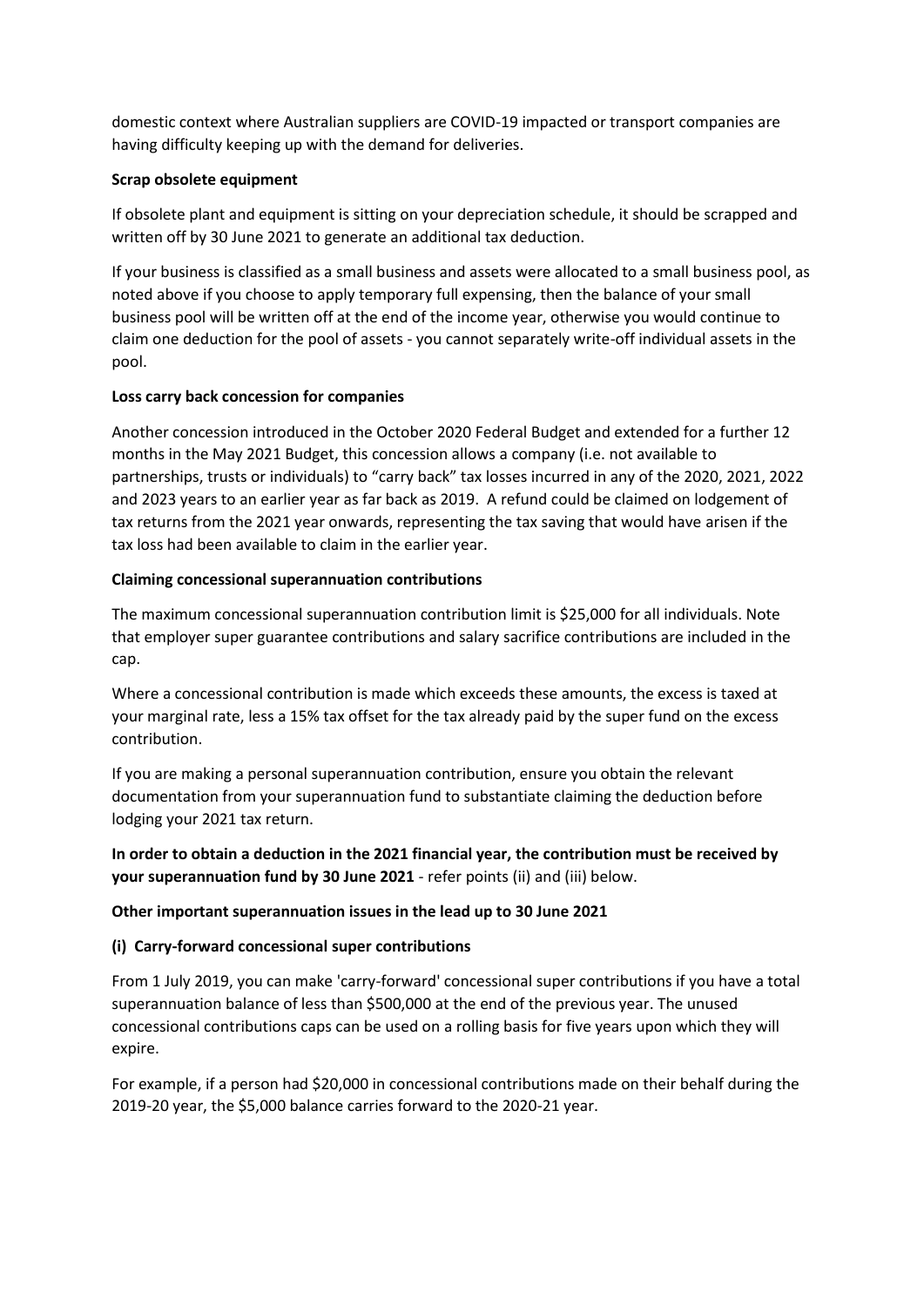This means the person can make concessional contributions of up to \$30,000 this financial year without breaching the contributions cap if their super balance was less than \$500,000 at 30 June 2020.

### **(ii) Super contributions made by cheque or electronic funds transfer (EFT)**

Care needs to be taken where last minute contributions are made by cheque or electronic fund transfer to ensure that the deduction can be claimed in the current financial year.

Where the super contribution is made by cheque and the fund receives it by 30 June 2021, the deduction is allowed in the current financial year so long as the trustee banks the cheque within 3 business days and the cheque is not subsequently dishonoured.

Where the contribution is by EFT, it is taken to be made when the amount is "credited" to the bank account of the fund and not when the transfer is made.

Unless the contribution is made between linked accounts of the contributor and the fund (held at the same bank), the deduction may be deferred to the next financial year where the funds are not credited to the super fund account by 30 June 2021.

# **(iii) Super contributions made to the government's small business superannuation clearing house (SBSCH)**

To ensure a deduction can be claimed for employee super guarantee contributions in the 2021 year, the ATO says that due to processing time delays, payments need to be accepted by the SBSCH by 23 June 2021.

## **Defer income & capital gains tax**

Businesses that return income on a cash basis are assessed on income as it is received. A simple end of year tax planning strategy is to delay "receipt" of the income until after 30 June 2021.

Businesses that return income on a non-cash basis are generally assessed on income as it is derived or invoiced. Income may be deferred in some circumstances by delaying the "issuing of invoices" until after 30 June 2021.

Realising a capital gain after 30 June 2021 will defer tax on the gain by 12 months and can also be an effective strategy to access the 50% general discount which requires the asset to be held for at least 12 months. The date of the contract is the realisation date for capital gains tax purposes. In some cases, the capital gain can be further reduced to Nil under the small business capital gains tax concessions.

## **Tax rate reduction from 1 July 2021 for certain companies**

Balanced against the timing benefits of deferring income and bringing forward deductions, it is worth noting that a company that is a 'base rate entity' (BRE) will have its tax rate reduced from 26% to 25% from 1 July 2021. A BRE is a company with aggregated turnover for the year less than \$50 million and 'base rate entity passive income' (BREPI) representing 80% of less of its total assessable income for the year. BREPI is passive income such as dividends, interest, rent, royalties and net capital gains (although note that this excludes business income flowing up from a trading company to a holding company by way of a dividend).

### **Family trust distributions**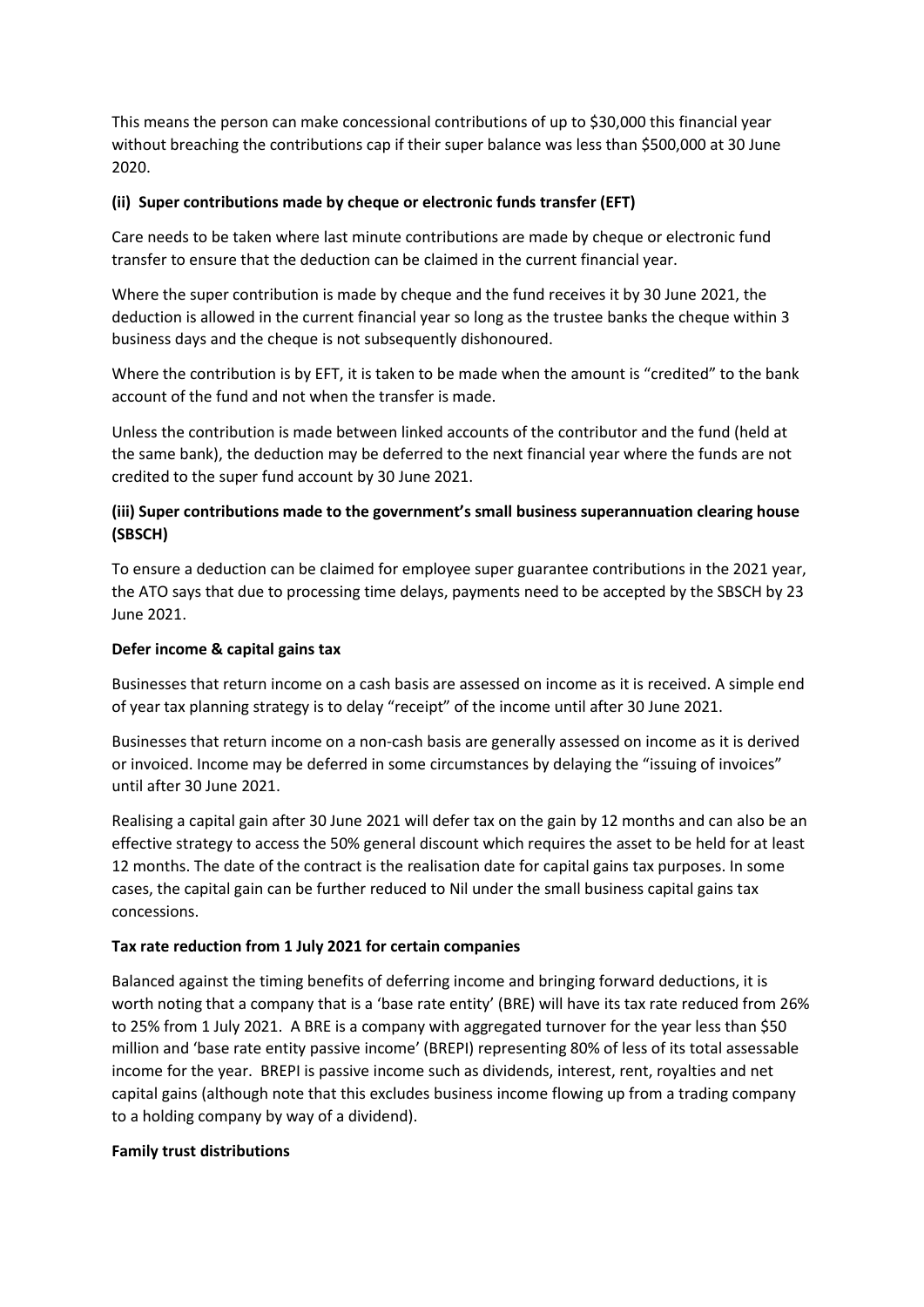For the 2021 year, minors (i.e. children under the age of 18 at 30 June) can receive investment income (including trust distributions) of up to \$416 without paying tax. Any income earned above this amount is taxed at penalty rates.

Income received by a family trust should be allocated amongst the various beneficiaries by 30 June each year and documented by way of resolution. It is preferable that the resolution is made by 30 June 2021 to avoid any later dispute with the ATO as to whether the income was properly allocated by this date.

The exact requirements for allocating trust income are set out in the trust deed, and as each trust deed is different, it is vital that trustees are aware of the terms applying to that particular trust.

Failure to follow the terms of the trust deed and to allocate the relevant income by 30 June 2021 may result in the trustee paying tax on income of the trust at the top marginal tax rate of 47% (including 2% Medicare levy).

Note also that special rules apply to the "streaming" of capital gains and franked dividends received by family trusts to particular beneficiaries, and if you wish to stream it is critical that there are sufficient "streaming" provisions in the family trust deed which allow the trustee to do so.

### **Write-off slow moving or obsolete stock**

All businesses have the option of valuing trading stock on 30 June 2021 at the lower of actual cost, replacement cost, or market selling value. A different valuation method may be applied for each item of trading stock.

For example, where the market selling price of stock items at year-end is below the actual cost price, your business can generate a tax deduction by simply valuing the stock at market selling value for tax purposes.

Also, in situations where stock has become obsolete at year-end (e.g. fashion clothing), your business may elect to adopt a lower value than actual cost, replacement cost, or market selling value, provided the value adopted is reasonable.

### **Claim deductions for expenses not paid at year end**

All businesses are entitled to an immediate deduction for certain expenses that have been "incurred" but not paid by 30 June 2021 including:

**Salary and wages**. A tax deduction can be claimed for the number of days that employees have worked up to 30 June 2021, but have not been paid until the new financial year.

**Directors fees**. A company can claim a tax deduction for directors fees it is "definitely committed" to at 30 June 2021 and has passed an appropriate resolution to approve the payment. The director is not required to include the fees in their taxation return until the 2022 year when the amount is actually received.

**Staff bonuses and commissions**. A business can claim a tax deduction for staff bonuses and commissions that are owed and unpaid at 30 June 2021 where it is "definitely committed" to the expense.

**Repairs and maintenance**. A deduction can be claimed for repairs undertaken and billed by 30 June 2021 but not paid until the next income year.